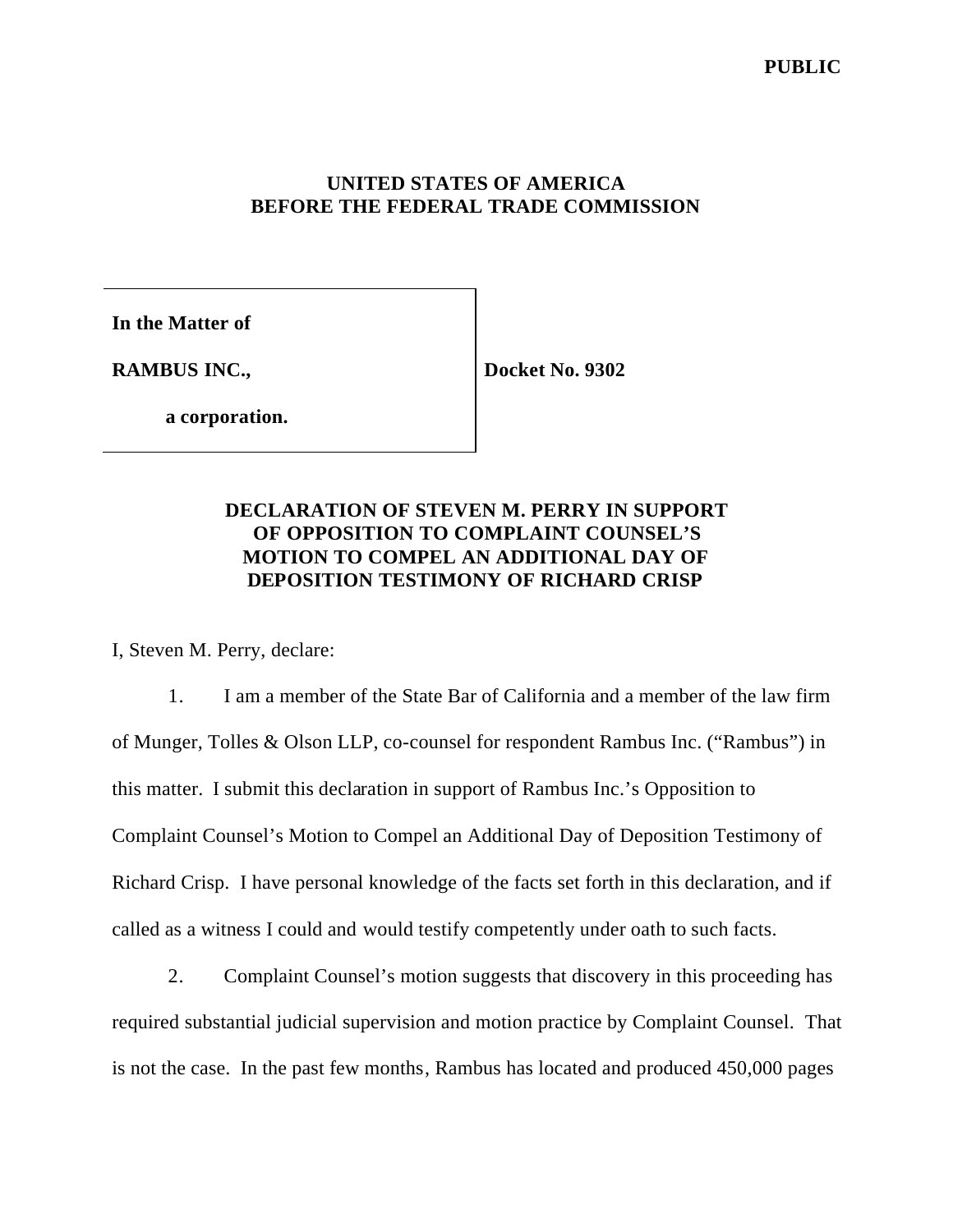to Complaint Counsel, at a cost to Rambus in excess of \$500,000, without the need for any motion practice at all.<sup>1</sup> Rambus has also produced over twenty current or former Rambus officers, directors or employees for deposition, again without any motion practice. This motion is the first motion brought by Complaint Counsel addressing discovery disputes arising out of the conduct of this case.

3. After Complaint Counsel filed this Motion to Compel, and after consultation with Mr. Crisp, I contacted Geoffrey Oliver (one of the FTC lawyers) and told him that while Mr. Crisp and Rambus did not believe that any additional deposition time was warranted, Mr. Crisp was willing to sit for 3 or 4 additional hours of questioning, as a compromise. Mr. Crisp's only condition was that the questioning occur on a Saturday in light of the intense pressures and travel requirements of his new job. When Mr. Oliver rejected that proposal, Mr. Crisp agreed to sit for a full *five* hours of questioning on a Saturday (again without acknowledging that *any* further questioning was appropriate). Mr. Oliver refused, however, to compromise on the issue.

4. In the course of preparing the opposition to Complaint Counsel's motion to compel, and at my direction, a paralegal in my firm added up the number of hours of questioning of Mr.Crisp in the *Micron* and *Infineon* depositions, in the deposition in this proceeding, and in the *Infineon* trial. According to his calculation, Mr. Crisp has already testified for more than sixty hours.

 $\overline{a}$ 

 $1$  Complaint Counsel's motion also suggests that the documents attached to the motion were very recently produced. In fact, all or virtually all of the documents in question were produced to Complaint Counsel in or before August 2002, shortly after this proceeding began.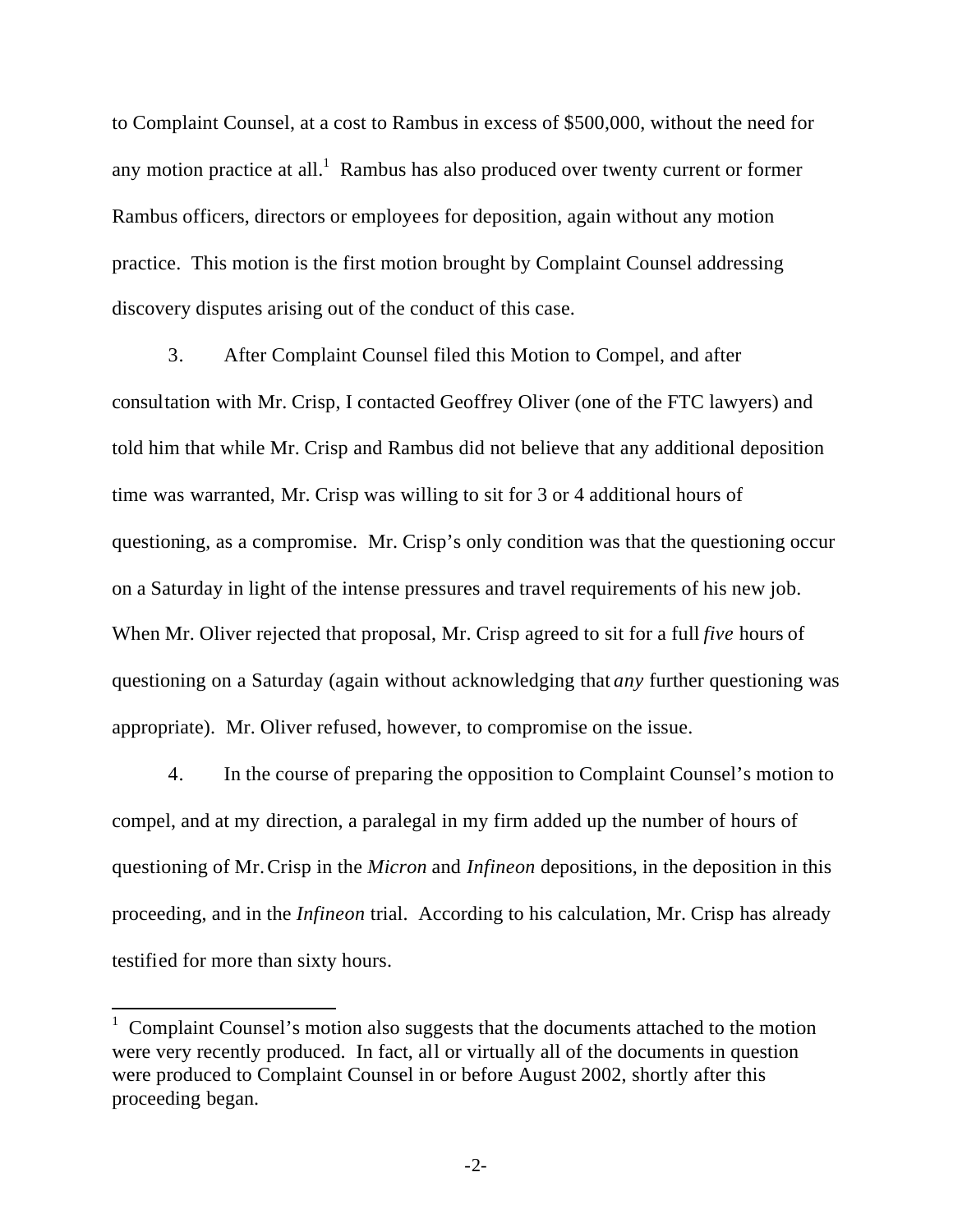5. I have attached true and correct copies of the documents and deposition testimony referenced in Rambus's opposition brief. These materials are described below.

6. I have attached, as exhibit A, a true and correct copy of a December 31, 2002 letter sent by my colleague, Greg Stone, to Complaint Counsel regarding deposition scheduling. The letter states on page 2 that "because of the press of commitments related to his new job, and in light of the fact that [he] previously has been deposed for eight days and also testified in the *Infineon* trial, Mr. Crisp will agree to appear for only one day of deposition."

7. I have attached, as exhibit B, a true and correct copy of pages 268-271 from the deposition of Richard Crisp, taken in this proceeding on February 14, 2003.

8. I have attached, as exhibit C, a true copy of pages 57-58 and 60 of the transcript of the deposition of Mr. Hans Wiggers, taken in this proceeding on December 18, 2002.

9. I have attached, as exhibit D, a true copy of the September 1994 JEDEC 42.3 "Members Manual." The Members Manual refers on page R156900 to the disclosure of patent-related information by JEDEC members who were presenting a technology or feature for possible standardization. I believe it is undisputed in this matter that Rambus never presented any technology or feature to JEDEC for possible standardization.

-3-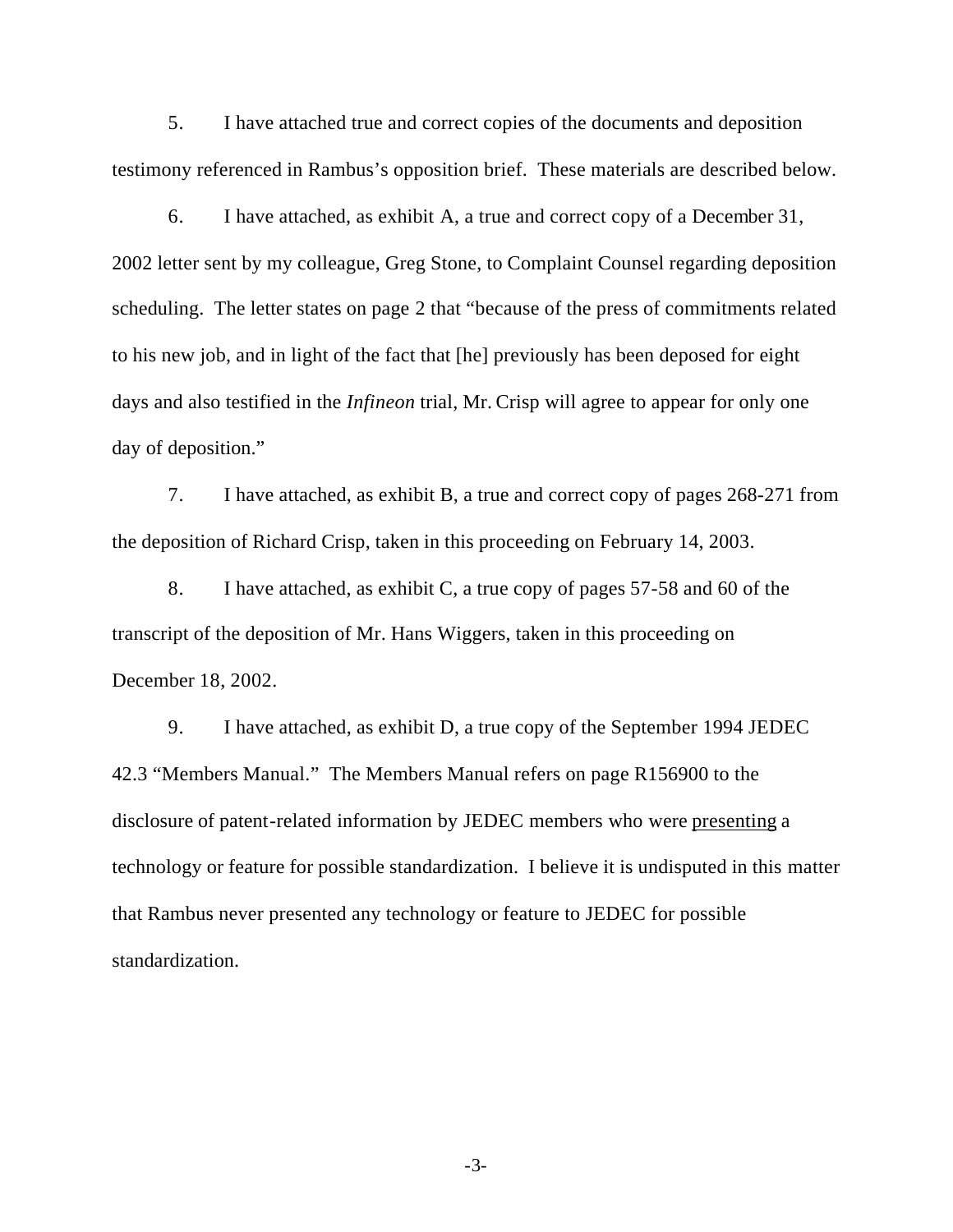I declare under penalty of perjury that the foregoing is true and correct.

 $\overline{\phantom{a}}$ 

Executed on March \_\_\_, 2003 at Los Angeles, California.

Steven M. Perry